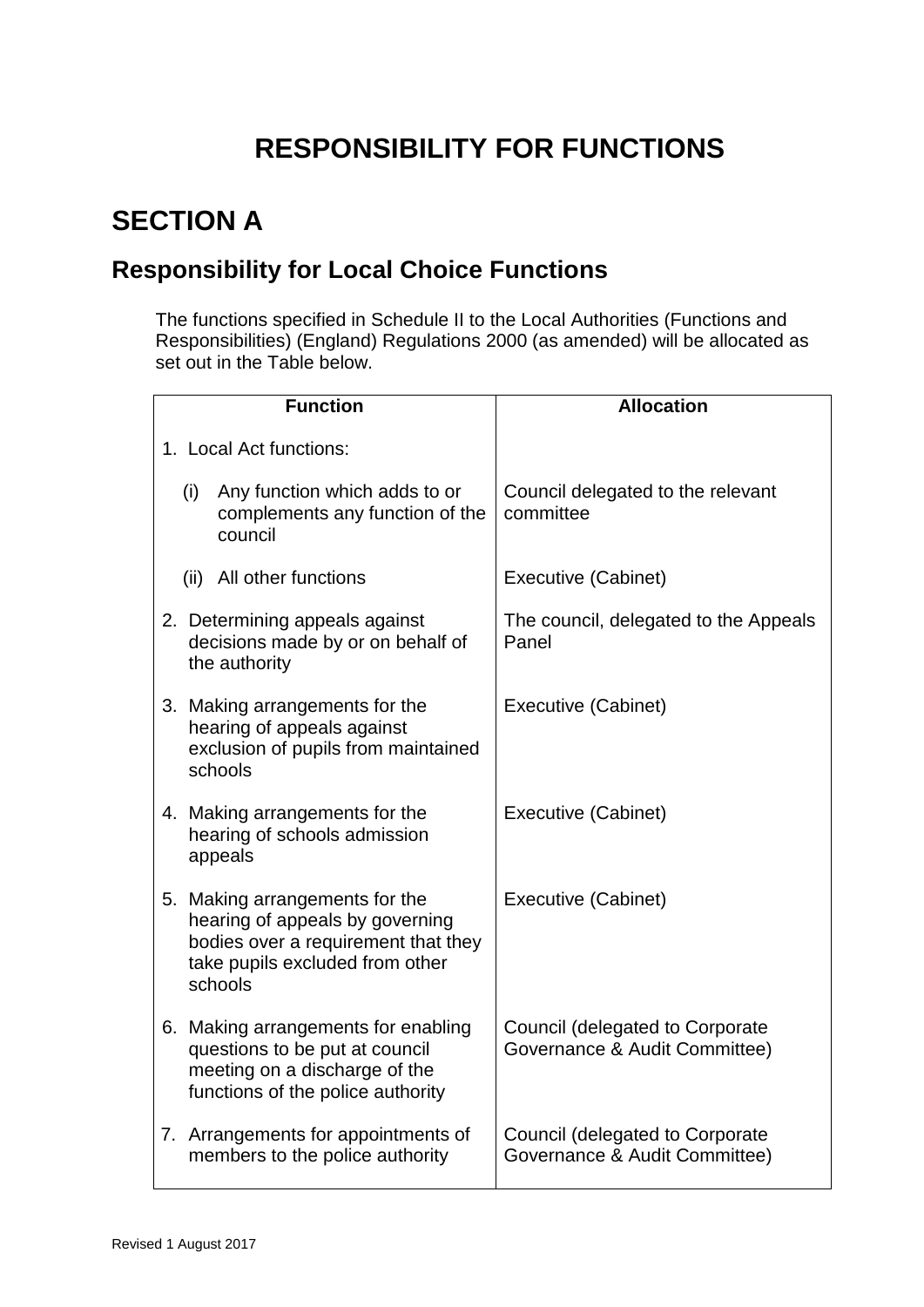| 8. | Any function related to<br>contaminated land                                                                                                            | Executive (Cabinet)                                                                                                                                                                         |
|----|---------------------------------------------------------------------------------------------------------------------------------------------------------|---------------------------------------------------------------------------------------------------------------------------------------------------------------------------------------------|
| 9. | The discharge of any function<br>relating to the control of pollution or<br>the management of air quality                                               | Executive (Cabinet)                                                                                                                                                                         |
|    | 10. The service of an abatement notice<br>in respect of a statutory nuisance                                                                            | Executive (Cabinet)                                                                                                                                                                         |
|    | 11. The passing of a resolution that<br>Schedule 2 to the Noise and<br><b>Statutory Nuisance Act 1993</b><br>should apply in the authority's area       | Executive (Cabinet)                                                                                                                                                                         |
|    | 12. The inspection of the authority's<br>area to detect any statutory<br>nuisance                                                                       | Executive (Cabinet)                                                                                                                                                                         |
|    | 13. The investigation of any complaint<br>as to the existence of a statutory<br>nuisance                                                                | Executive (Cabinet)                                                                                                                                                                         |
|    | 14. The obtaining of information under<br>Section 330 of the Town & Country<br>Planning Act 1990 as to interests<br>in land                             | Allocated to each of the Executive and<br>the council (delegated to the Planning<br>Highways Committee) so far as<br>required for carrying out other<br>functions allocated to those bodies |
|    | 15. The obtaining of particulars of<br>persons interested in land under<br>Section 16 of the Local<br>Government (Miscellaneous<br>Provisions) Act 1976 | Allocated to each of the Executive and<br>the council (delegated to the relevant<br>committees) so far as required for<br>carrying out other functions allocated<br>to those bodies         |
|    | 16. Making of agreements for the<br>execution of highways works                                                                                         | Council - (delegated to the Planning &<br>Highways Committee)                                                                                                                               |
|    | 17. Appointments of individuals to<br>outside bodies and revocation of<br>such appointments                                                             | School governing bodies - Executive<br>(Cabinet)<br>All other such bodies - council<br>(delegated to Corporate Governance<br>& Audit Committee)                                             |
|    | 18. Power to make agreements placing<br>staff at the disposal of other<br>authorities                                                                   | Executive (Cabinet)                                                                                                                                                                         |
|    | 19. Functions under section 106(1)                                                                                                                      | Council (authority delegated to                                                                                                                                                             |